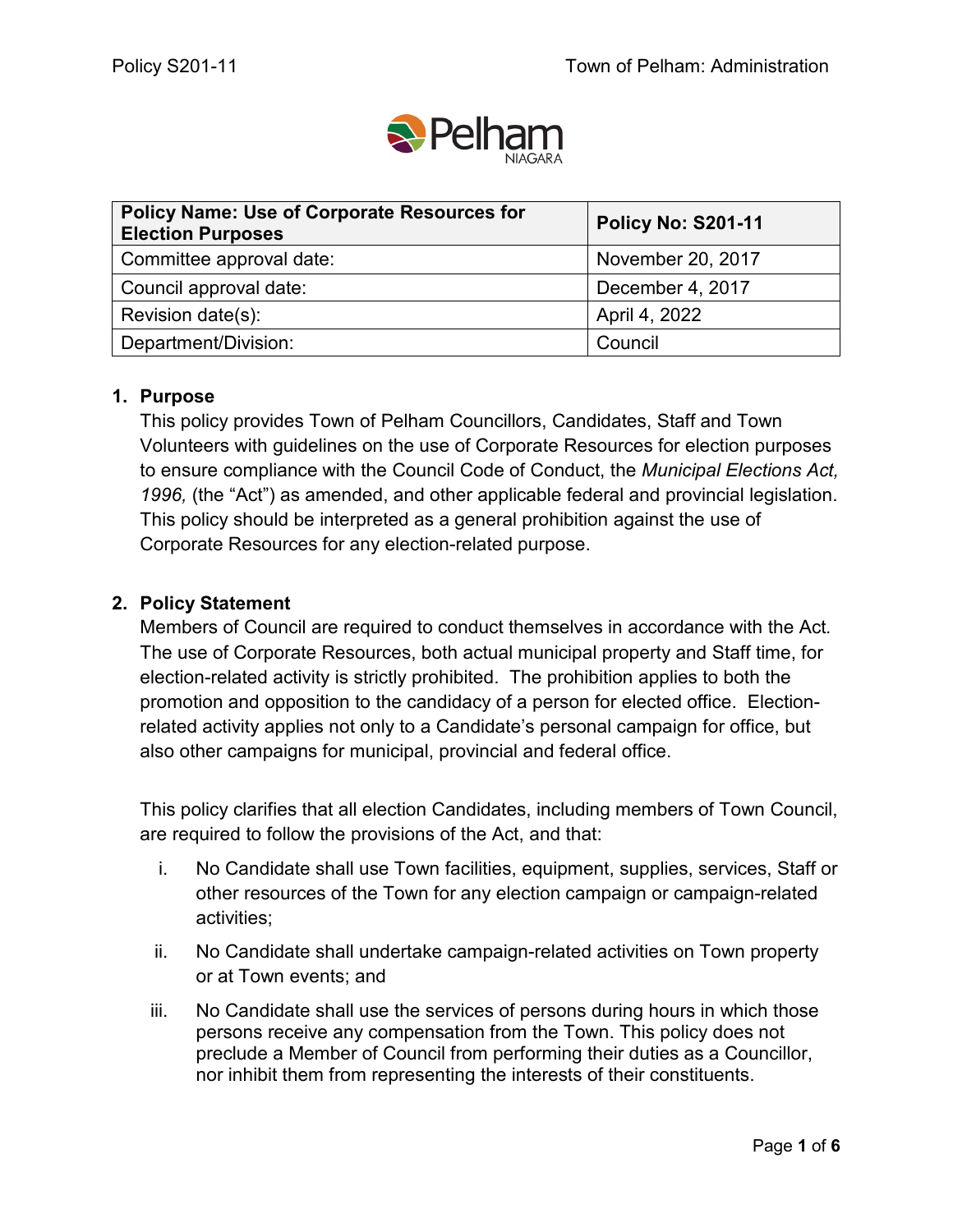

# **3. Definitions**

- **3.1. "Act" or "The Act"** means the *Municipal Elections Act, 1996,* as amended from time to time, and includes any regulation made thereunder.
- **3.2. "Blackout Period"** refers to the temporary period from the day upon which a Candidate has filed their nomination up to and including Election Day, during which time certain privileges are discontinued for Members of Council, the Mayor and any Registered Candidate.
- **3.3. "Candidate"** or **"Registered Candidate"** means a person who is running in a municipal, provincial or federal election, and shall be deemed to include a person seeking to influence other persons to vote for or against any Candidate or any question or by-law submitted to the electors under section 8 of the Act*.*
- **3.4. "Campaigning"** means any activity by, on behalf of, or in opposition to a Candidate, political party or ballot question during an election Campaign Period that is meant to elicit support or opposition, including display of Campaign Material.
- **3.5. "Campaign Material"** means material in any media (i.e., print, radio, television, website and Social Media) used to promote or oppose a Candidate, political party or ballot question. Campaign Material includes, but is not limited to, banners, literature, posters, place cards/signs, buttons/pins, clothing, car wraps, etc.
- **3.6. "Campaign Period"** commences on the date a Candidate files their nomination paper, and extends through to December 31 of the election year (45 days after voting in the case of a by-election). For a federal or provincial election, the Campaign Period begins with the issuance of the Writ through to Voting Day.
- **3.7. "Clerk"** or **"Town Clerk"** means the Clerk of the Town of Pelham, or their designate.
- **3.8. "Corporate Resources"** includes, but is not limited to, the Town of Pelham's Employees, events, funds, information, Information Technology\* (IT) Resources/application and Corporate assets.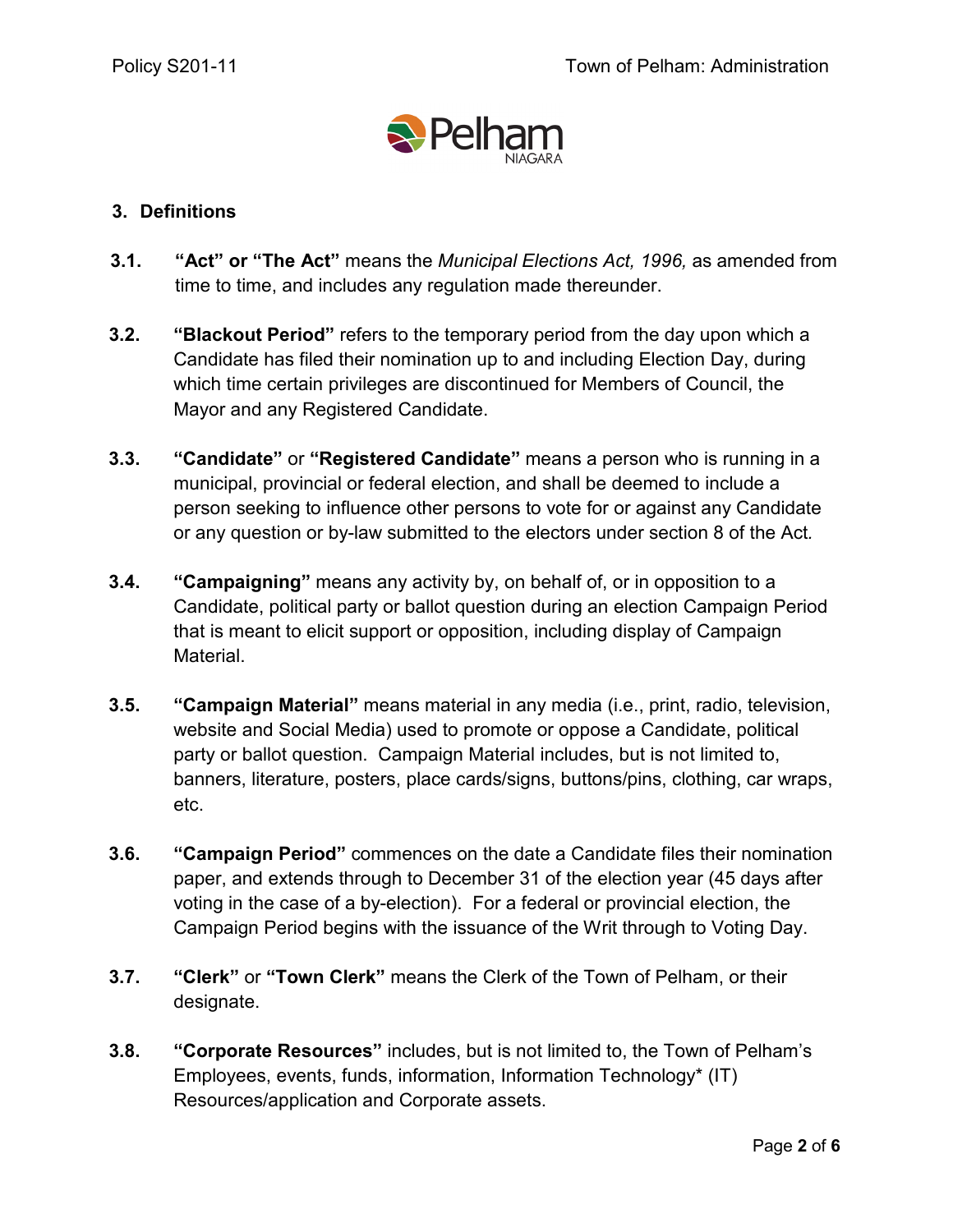

- **3.9. "Election Period"** begins on the first day upon which nominations may be filed and extends through to Voting Day, the third Monday in October, during a regular election year.
- **3.10. "Employees"** or **"Staff"** includes full-time, part-time and contract Employees paid by the Corporation of the Town of Pelham.
- **3.11. "Facility"** means any property under the care and control of the Town, including property owned, leased, occupied or used by the Town, including by not limited to libraries, community centres, meeting rooms, lobbies, banquet spaces, gymnasiums, sports fields, parks, pools, arenas and associated parking areas, etc.
- **3.12. "Information Technology (IT) Resources"** means Town-owned or issued IT Resources, including but not limited to:
	- i. Hardware such as laptops, tablets, portable and computing devices and related peripherals, and wireless communication devices (e.g., smart phones, cell phones, etc.);
	- ii. All internet and email systems, including websites or domain names that are funded by the municipality;
	- iii. Electronic data transmission equipment, devices and networks;
	- iv. Business systems and services and all Town-managed data and software (i.e., Public Service Request);
	- v. All types of telephone, radio and other audio/voice or audio/visual communication equipment, devices and networks, including voicemail;
	- vi. Local and network storage media used in the operation of these resources, including but not limited to, CD's, tape media, paper, USB, flash memory, flash drives, external hard drive, cloud storage, etc.;
	- vii. Data, information and other work products such as computer programs, databases, spreadsheets, etc.; and
	- viii. This is deemed to include Town data and information accessed, stored, created, processed, transmitted or filed in a personal electronic device.
- **3.13. "Nomination Day"** for a regular municipal election or by-election is the date determined in accordance with the Act.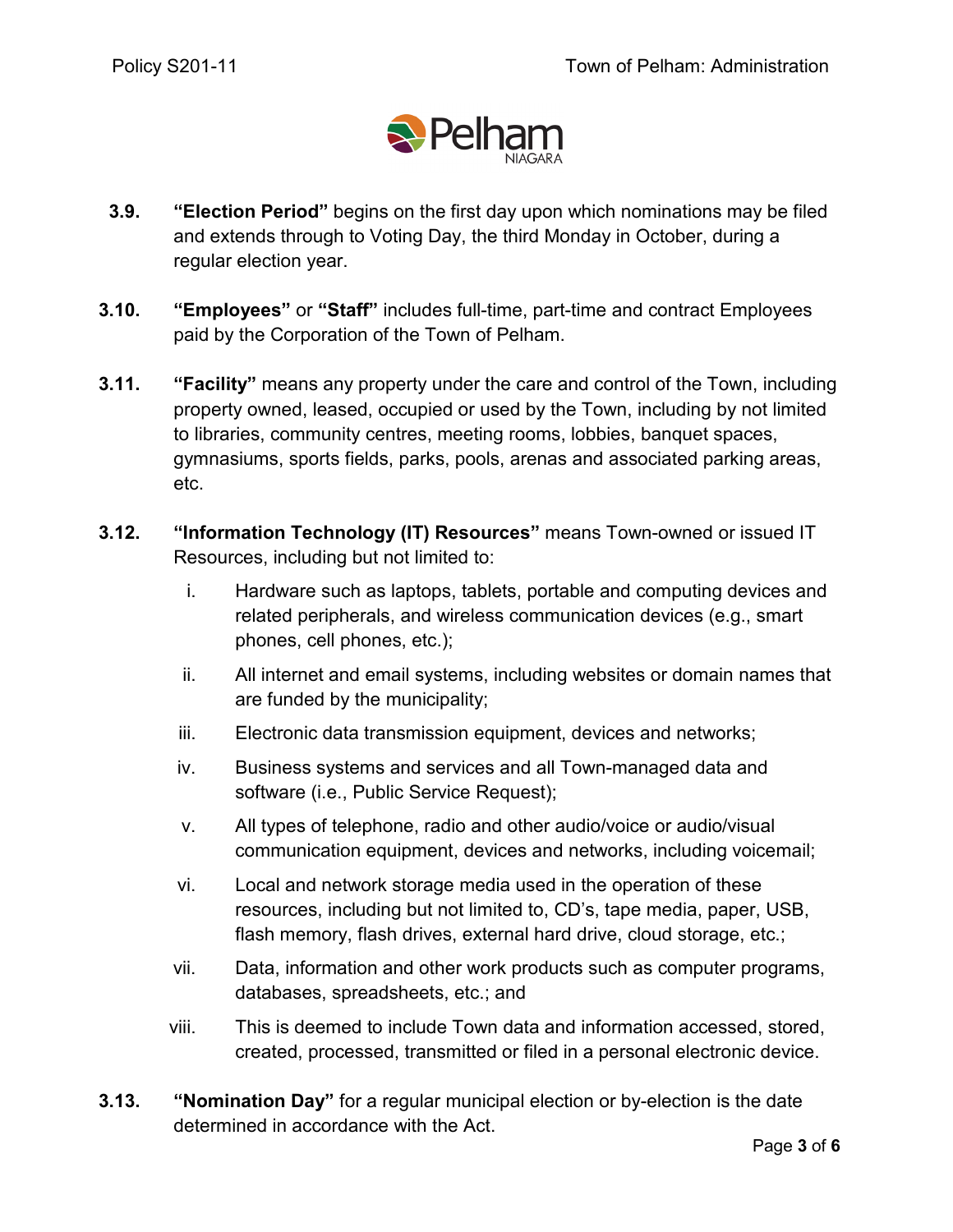

- **3.14. "Social Media"** means publically-available, third party-hosted, interactive web technologies used to produce, post and interact through text, images, video and audio to inform, share, promote, collaborate or network. Examples include blogs, podcasts, Facebook, Twitter, Instagram, Bang the Table etc.
- **3.15. "Town" or "Town of Pelham"** means the Corporation of the Town of Pelham.
- **3.16. "Registered Third Party Advertiser" or "Third Party Advertiser"** means a person or entity, who is not a Candidate, who has registered with the Clerk to engage in political advertising, to support, promote or oppose a Candidate or a yes or no question on the ballot.

## **3.17. "Voting Day"** means:

- i. For a municipal election, the day on which the final vote is taken as the date set out in the Act*;* and
- ii. For a provincial or federal election or by-election, the day set out according to the *Elections Act* (provincial) and *Canada Elections Act* (federal).

## **4. General Provisions**

- **4.1.** That in accordance with the provisions of the Act*,* Corporate Resources and/or funding may not be used for any election-related purposes.
- **4.2.** Staff shall not canvas or actively work in support of a municipal Candidate or party during normal working hours, unless they are on a leave of absence without pay, lieu time or vacation leave.
- **4.3.** All Registered Candidates may not book/use any municipally-provided facilities for any election-related purposes, which includes Campaigning, the displaying of any campaign-related signs in the window or on the premises, as well as displaying any election-related material in any municipal office, Municipal Transit vehicles or on the municipal website, or conduct any campaign-related activities during municipally-sponsored events or meetings. Campaigning or campaign booths are not permitted at Town Events. For clarity this includes any Town of Pelham event held on or off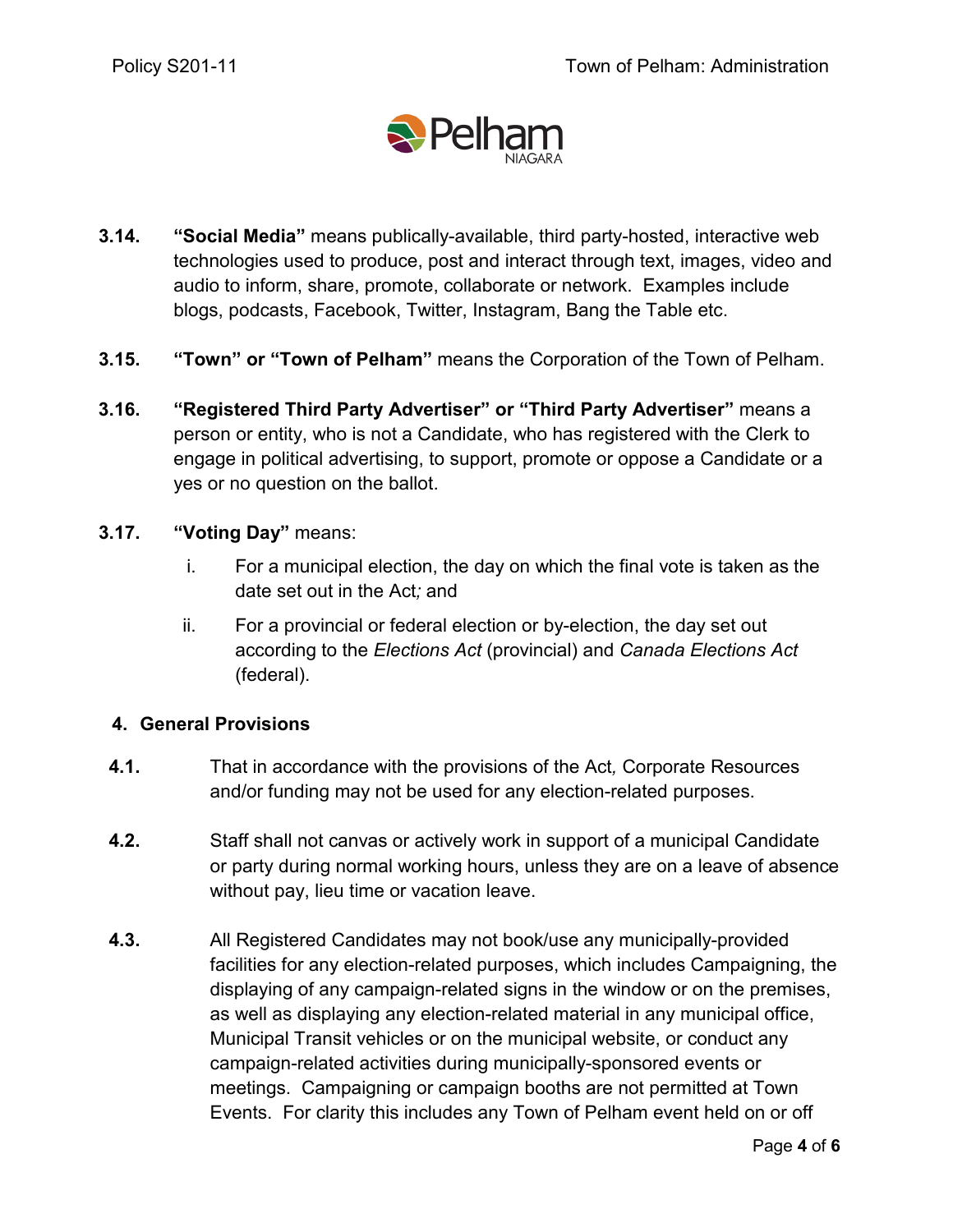

Town property.

- **4.4.** The following shall be discontinued for all Members of Council and Registered Candidates or Third Party Advertisers during the Blackout Period:
	- i. Advertising in municipal publications or on municipally-owned property;
	- ii. All printing, photocopying and distribution, unless so directed and approved by Council;
	- iii. Use of the Public Service Request (PSR) platform to enter requests on behalf of any resident; and
	- iv. Contacting municipal Staff to request attention to a matter raised by a constituent during a campaign-related event, including door-to-door Campaigning.
- **4.5.** Members of Council shall not:
	- i. Print or distribute any material paid by municipal funds that illustrates that a Member of Council or any other individual is registered in any election or where they will be running for office;
	- ii. Profile (name or photograph) or make reference to, in any material paid by municipal funds, any individual who is registered as a Candidate in any election;
	- iii. Print or distribute any material using municipal funds that makes reference to, or contains the names or photographs, or identifies Registered Candidates for municipal elections (Minutes of Municipal Council and Committee meetings are exempt from this policy);
	- iv. Enter into joint ventures using municipal funds outside their existing wards during the Blackout Period, unless specifically approved by Council (i.e., Memorial Events). Where such an event is scheduled, Members of Council may attend to bring greetings from the Town, but Campaigning is not permitted; and
	- v. Use the Town's IT Resources, including Social Media accounts, for any election campaign or campaign-related activities.